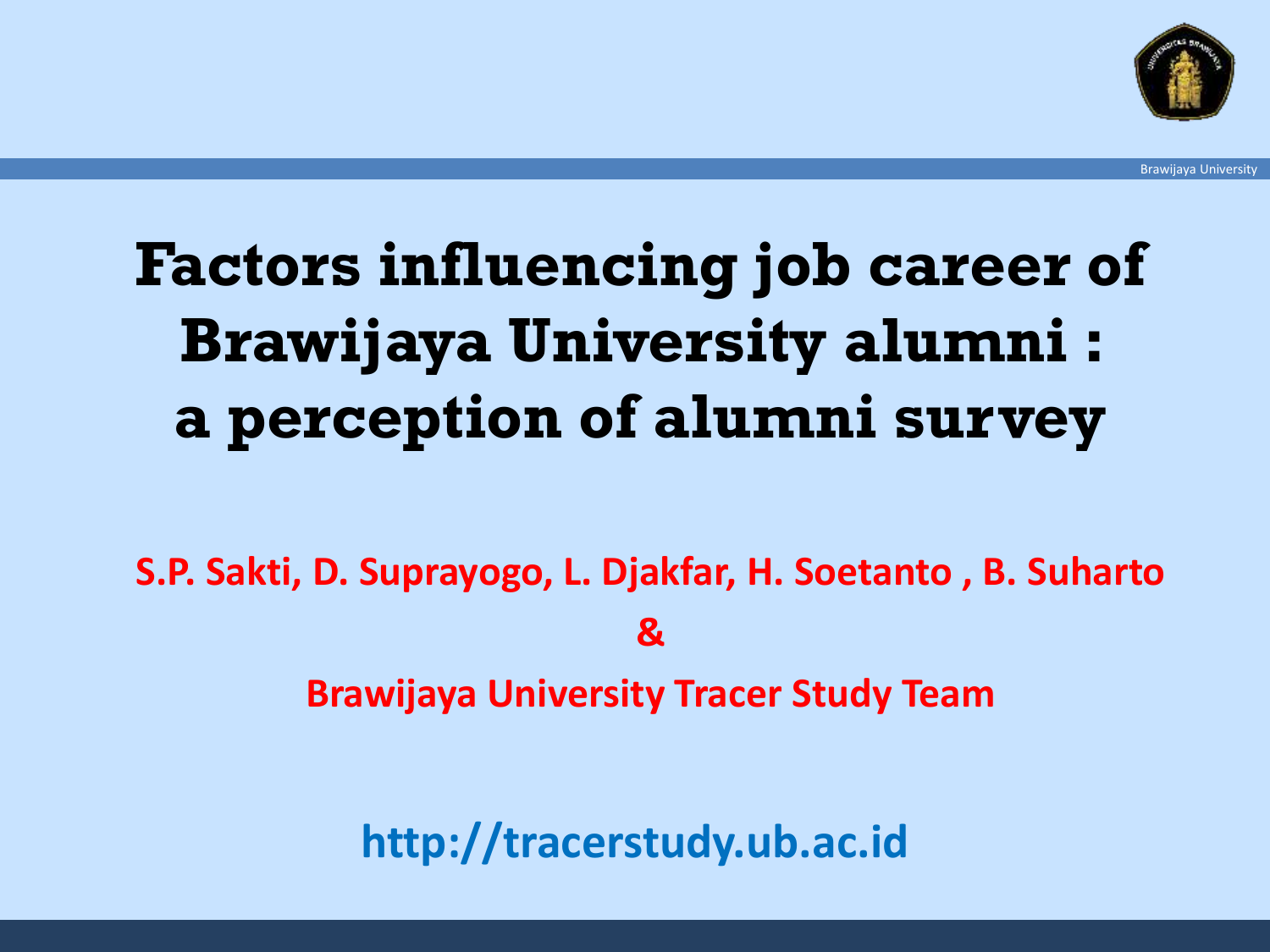## Background



- The need for continuous tracer study system which can reach the alumni widely and rapidly
- Mapping the graduate profile related to their job and study
- Providing information to the management about the alumni perception to the university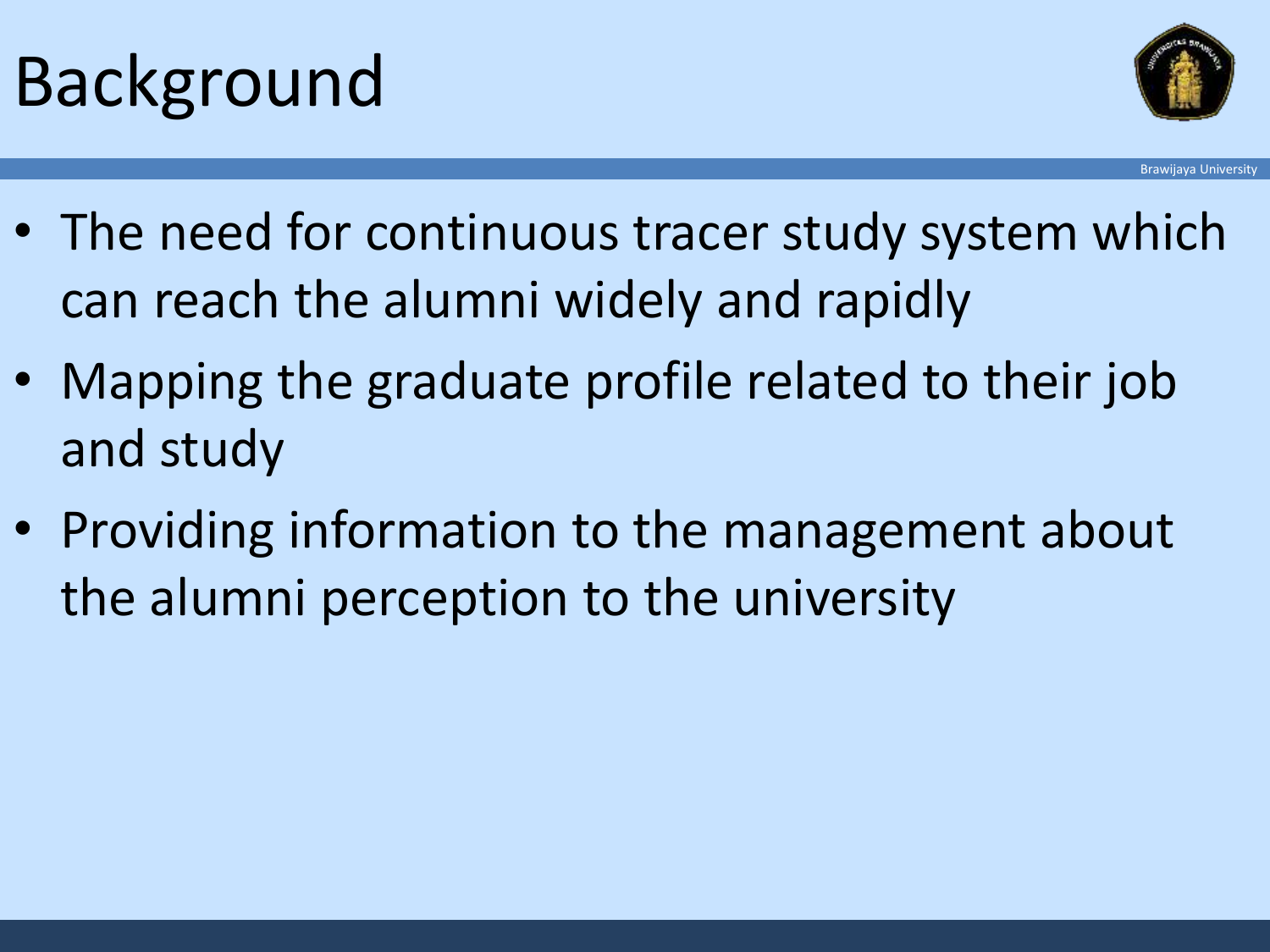### Development Plan



Brawijaya University

### Need of continuous tracer study

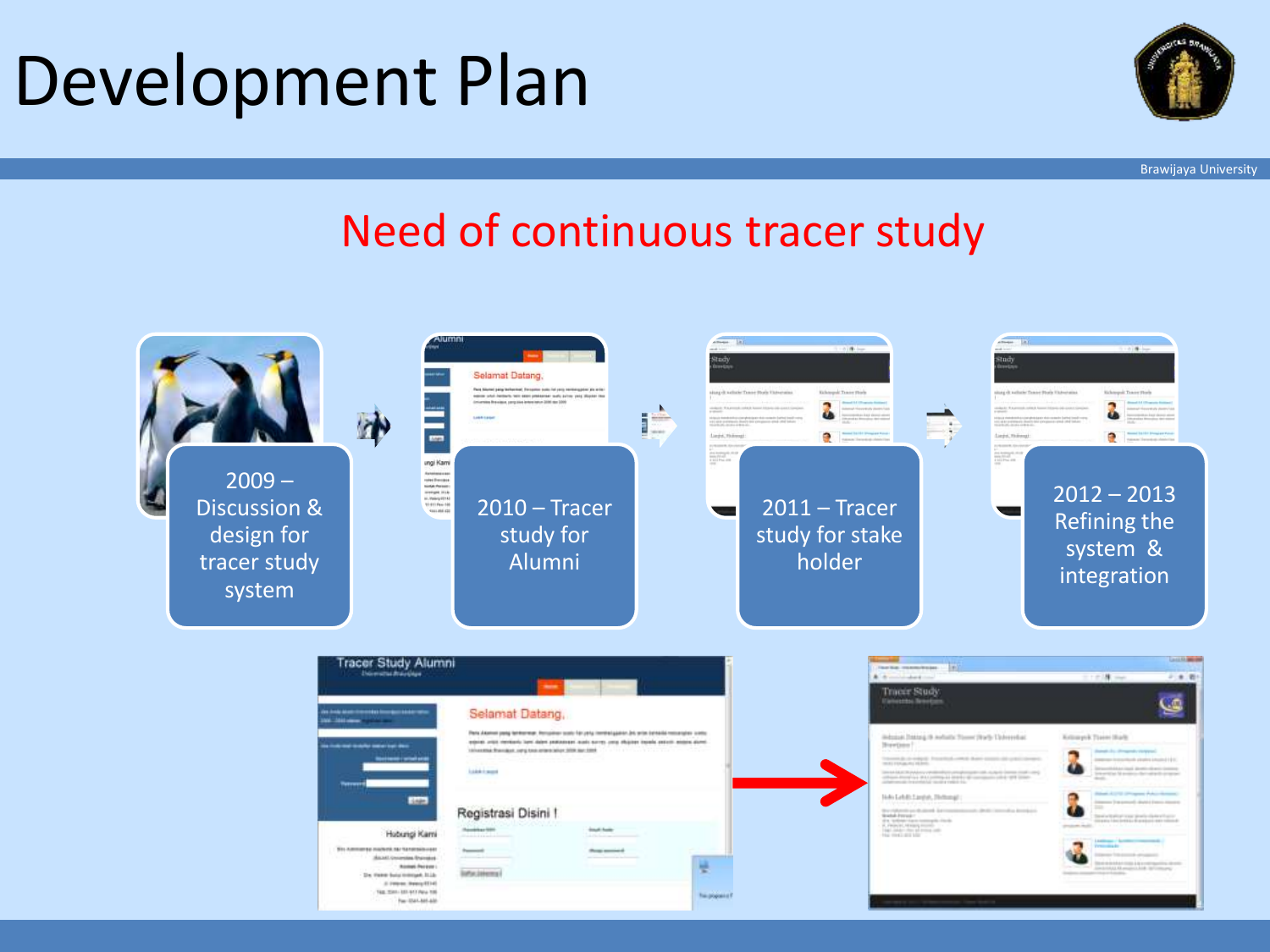### Personal Information



| <b>Tracer Study Alumni</b><br>Universitas Brawijaya                                        |                                                                                                               |
|--------------------------------------------------------------------------------------------|---------------------------------------------------------------------------------------------------------------|
|                                                                                            | <b>Daftar</b><br><b>Statistik</b><br>Home<br>Logout                                                           |
| ek Data Alumni<br><b>Masukkan NIM</b>                                                      | I. Informasi Pribadi Responden                                                                                |
| Cek Data Alumni                                                                            | Fakultas Matematika dan Ilmu Pengetahuan Alam<br>-- Pilih Salah Satu --   ≖<br>NIM (selama jadi mahasiswa UB) |
| Kategori Survey                                                                            |                                                                                                               |
| Informasi Pribadi Responden<br><b>Proses Karir</b>                                         | 01. Nama                                                                                                      |
| Proses Pembelajaran dan Kondisi fasilitas<br>Perkuliahan yang mempengaruhi Jenjang Karir   | 02. Umur                                                                                                      |
| Manfaat Proses perkuliahan dari Program Studi<br>Pengembangan Kecakapan Hidup (Soft Skill) |                                                                                                               |
|                                                                                            | 03. Jenis Kelamin<br>-- Pilih Salah Satu                                                                      |
|                                                                                            | 04. Status Perkawinan                                                                                         |
|                                                                                            | -- Pilih Salah Satu  <br>06. Alamat Rumah                                                                     |
|                                                                                            |                                                                                                               |
|                                                                                            | 06a. Kota                                                                                                     |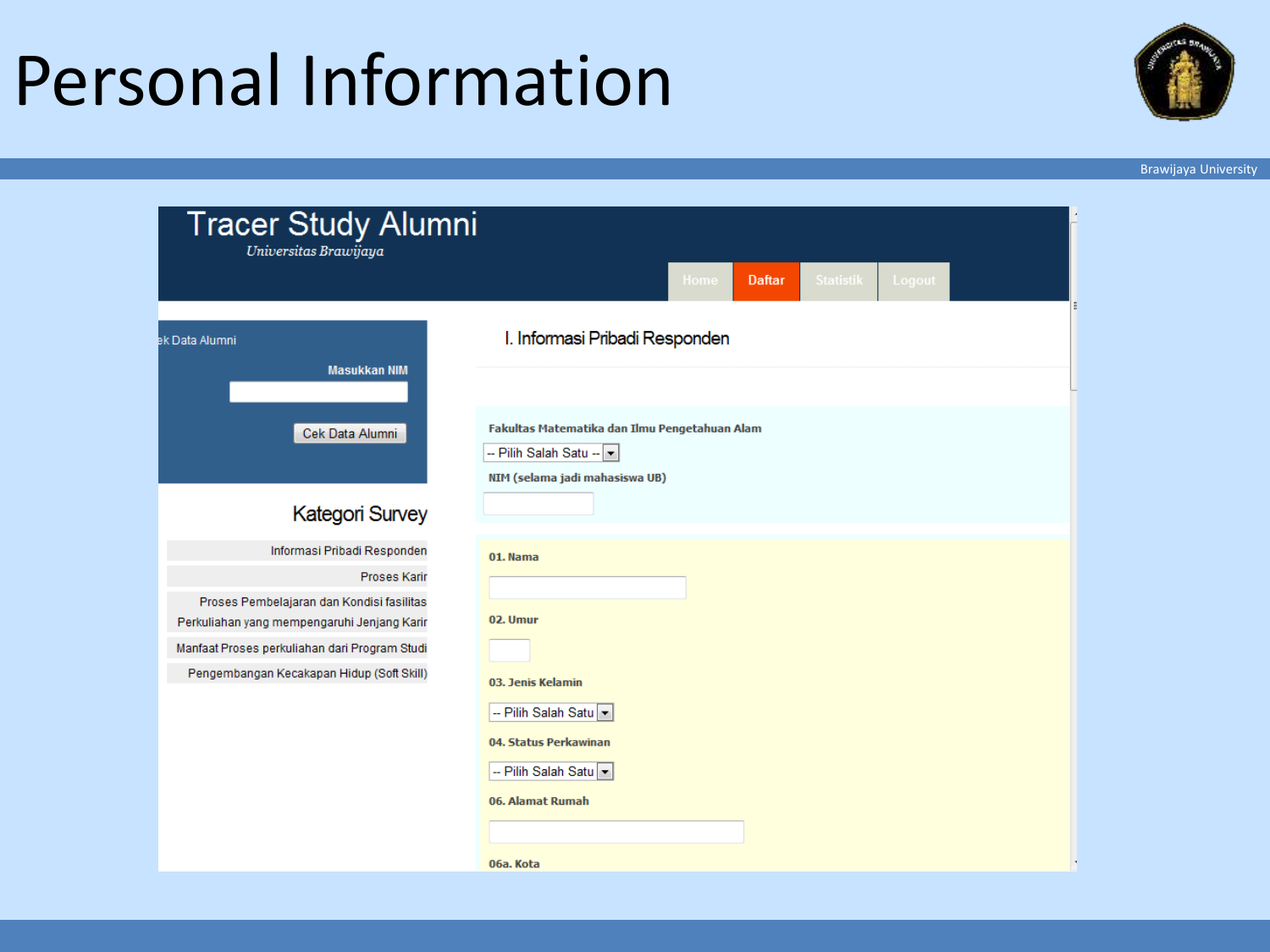### Questionaire Related to the Carrier Process



| <b>Brawijaya University</b> |
|-----------------------------|
|                             |

| <b>Kategori Survey</b>                                                                                                                                                                 | II. Proses Karir                                                                                                                                                                                                                                                                                                                                                                                                                                                                                                                                                                                                                                                                                                                                                                                                                                                                                                                          |
|----------------------------------------------------------------------------------------------------------------------------------------------------------------------------------------|-------------------------------------------------------------------------------------------------------------------------------------------------------------------------------------------------------------------------------------------------------------------------------------------------------------------------------------------------------------------------------------------------------------------------------------------------------------------------------------------------------------------------------------------------------------------------------------------------------------------------------------------------------------------------------------------------------------------------------------------------------------------------------------------------------------------------------------------------------------------------------------------------------------------------------------------|
| Informasi Pribadi Responden                                                                                                                                                            |                                                                                                                                                                                                                                                                                                                                                                                                                                                                                                                                                                                                                                                                                                                                                                                                                                                                                                                                           |
| <b>Proses Karir</b>                                                                                                                                                                    |                                                                                                                                                                                                                                                                                                                                                                                                                                                                                                                                                                                                                                                                                                                                                                                                                                                                                                                                           |
| Proses Pembelajaran dan Kondisi fasilitas<br>Perkuliahan yang mempengaruhi Jenjang Karir<br>Manfaat Proses perkuliahan dari Program Studi<br>Pengembangan Kecakapan Hidup (Soft Skill) | 17. Apakah anda sdh bekerja sebelum lulus?<br>Ya, di lembaga informal dan sesuai dengan bidang yang ditekuni<br>$\blacktriangledown$<br>18. Bagaimana anda mendapatkan pekerjaan anda yang pertama setelah lulus Universitas Brawijaya ?<br>Melalui lamaran pada lowongan pekerjaan<br>$\overline{\phantom{a}}$<br>19. Kapan anda mulai mencari pekerjaan?<br>Sebelum lulus<br>▼.<br>20. berapa kali anda memasukkan lamaran pekerjaan setelah lulus ?<br>5<br>Jumlah Lamaran. Jika anda tidak mencari lowongan pekerjaan mohon diisi dengan angka 0<br>21. Berapa banyak pekerjaan yang pernah ditawarkan kepada anda ?<br>з<br>Jumlah Lowongan. Jika tidak ada lowongan yang pernah ditawarkan mohon diisi dengan angka 0<br>22. Berapa kali anda pernah mengikuti ujian / wawancara penerimaan pegawai / karyawan ?<br>Jumlah Ujian / Wawancara. Jika anda tidak pernah mengikuti ujian / wawancara mohon diisi dengan<br>4<br>angka 0 |
|                                                                                                                                                                                        | 23. Berapa lama jangka waktu yang anda perlukan hingga memperoleh pekerjaan yang pertama ?<br>Bulan. Jika anda memerlukan waktu kurang dari 15 hari, mohon diisi dengan angka 0.<br>7                                                                                                                                                                                                                                                                                                                                                                                                                                                                                                                                                                                                                                                                                                                                                     |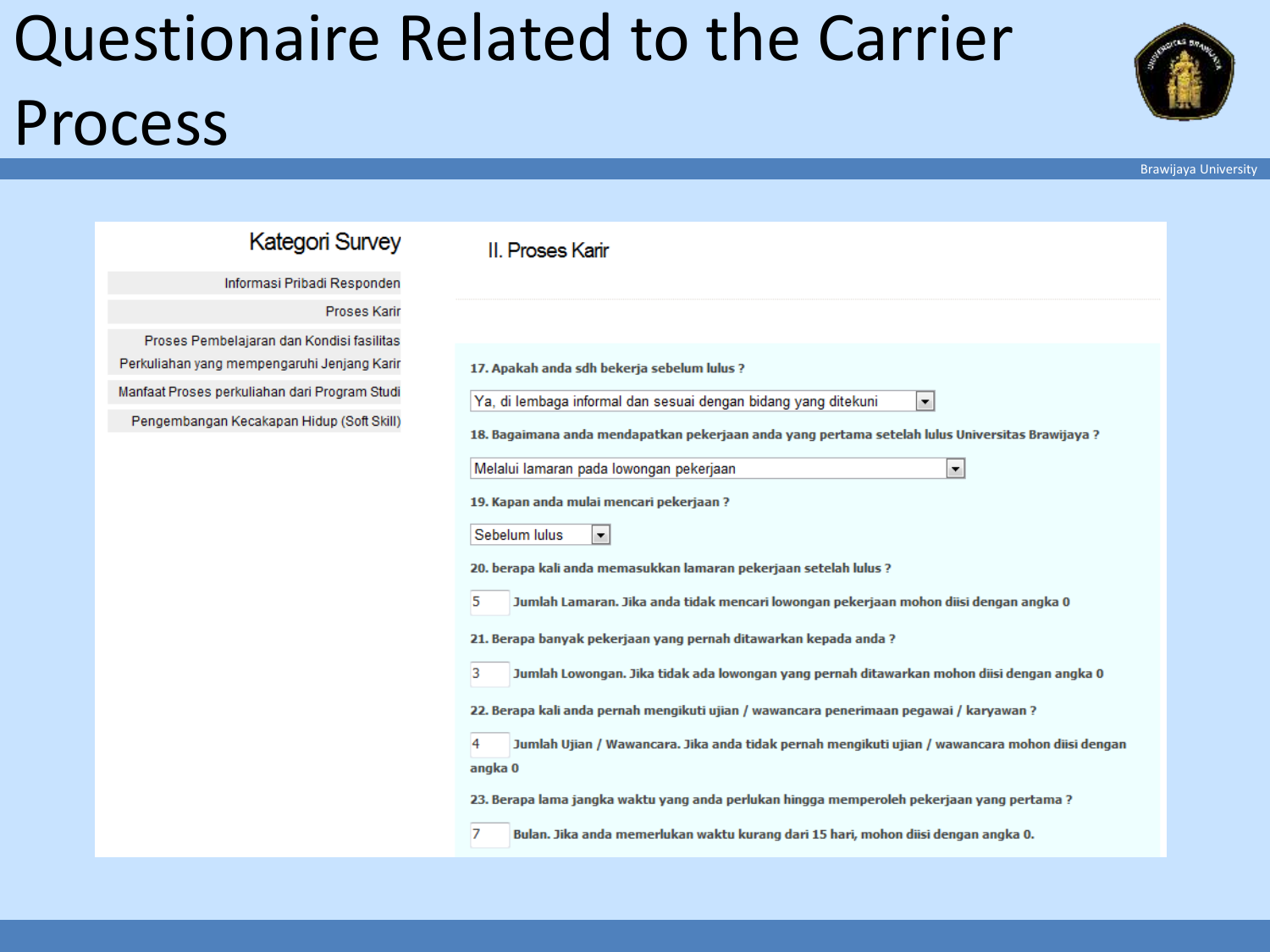### Questionaire Related to the Condition affecting Carrier Process



Brawijaya University

#### **Kategori Survey**

#### Informasi Pribadi Responden

Proses Karir

Proses Pembelajaran dan Kondisi fasilitas Perkuliahan yang mempengaruhi Jenjang Karir Manfaat Proses perkuliahan dari Program Studi Pengembangan Kecakapan Hidup (Soft Skill) III. Proses Pembelajaran dan Kondisi fasilitas Perkuliahan yang mempengaruhi Jenjang Karir

Pilih salah satu jawaban pada form dibawah ini. Keterangan : 5=sangat berpengaruh, 1=tidak berpengaruh

| 1. Bimbingan/bantuan akademis                 |  | 5040302010        |  |  |  |
|-----------------------------------------------|--|-------------------|--|--|--|
| 2. Hubungan dengan staff pengajar             |  | 5040302010        |  |  |  |
| 3. Kualitas mengajar dari staff pengajar      |  | 5040302010        |  |  |  |
| 4. Dedikasi dari para staff pengajar          |  | 5040302010        |  |  |  |
| 5. Kurikulum/silabus/satuan acara perkuliahan |  | 5040302010        |  |  |  |
| 6. Perlengkapan laboratorium                  |  | 5040302010        |  |  |  |
| 7. Pengadaan material pengajaran              |  | 5040302010        |  |  |  |
| 8. Fasilitas Perpustakaan                     |  | 5040302010        |  |  |  |
| 9. Orientasi praktis dalam pengajaran         |  | 5040302010        |  |  |  |
| 10. Pelatihan di laboratorium                 |  | 5040302010        |  |  |  |
| 11. Praktek di lapangan dan Industri          |  | 5040302010        |  |  |  |
| 12. Pelayanan administrasi akademik           |  | 5040302010        |  |  |  |
|                                               |  | <b>FAIRARARIA</b> |  |  |  |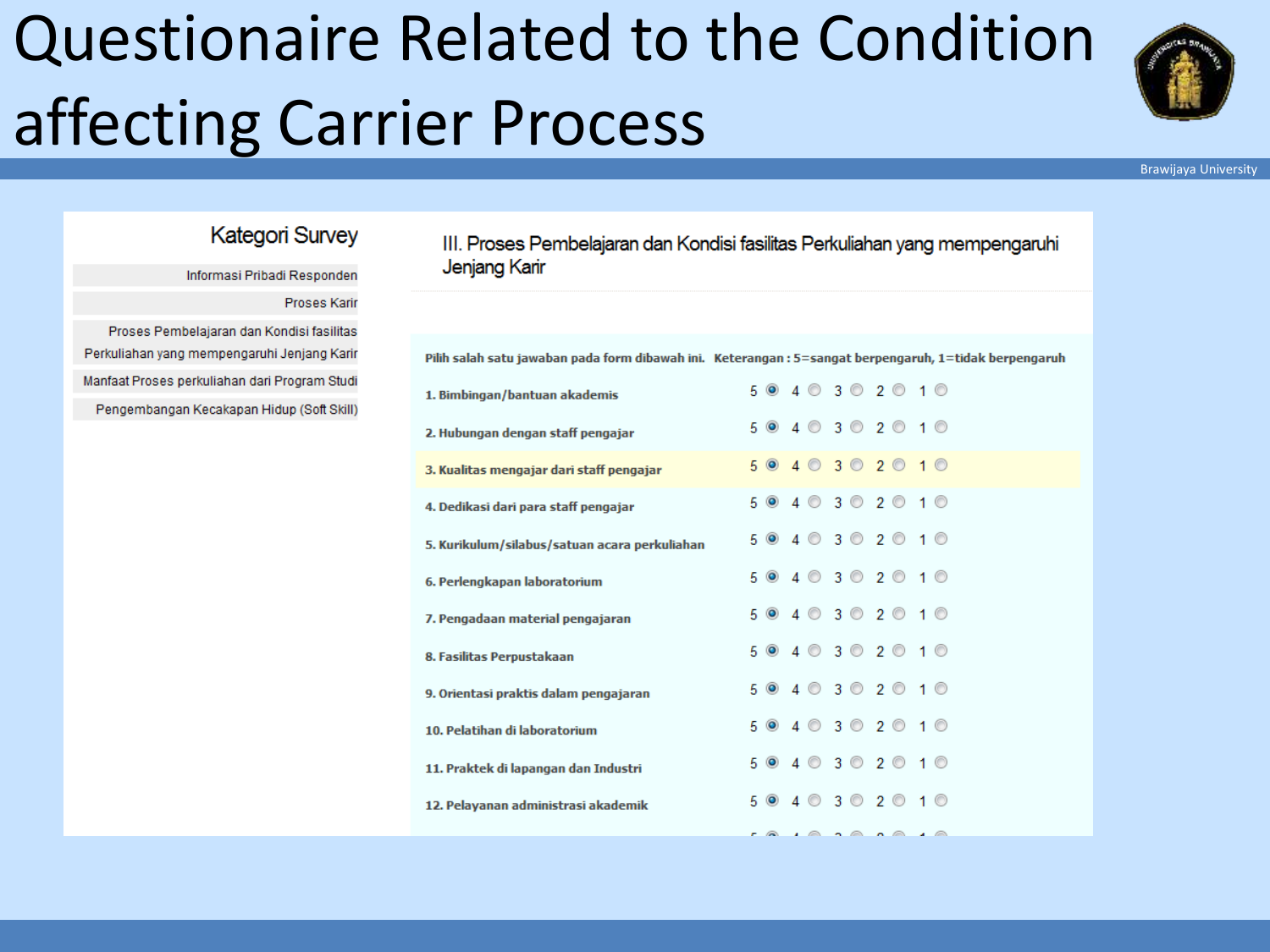### Respondent Profiles



- Total data entry
	- 1997 respondents
- Respondents from enrolling year 2003-2006
	- 872 respondent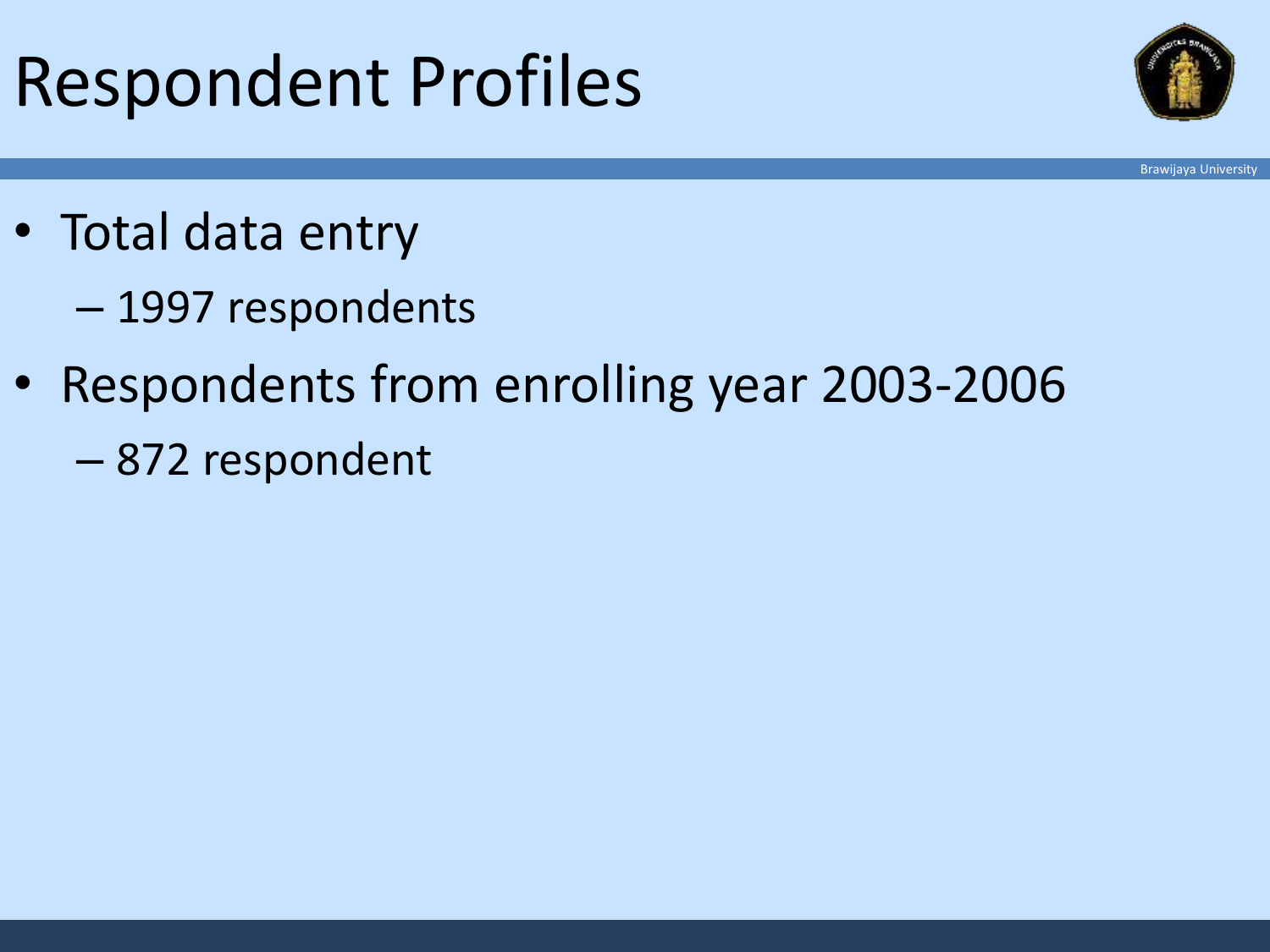### Cross Correlation of variables



|                                |          | $\mathbf{A}$ | B                           | $\mathsf{C}$ | D | E                                         | F |
|--------------------------------|----------|--------------|-----------------------------|--------------|---|-------------------------------------------|---|
| <b>Quality of teaching</b>     | A        | 1.0000       |                             |              |   |                                           |   |
| Library                        | <b>B</b> |              | 0.5075 1.0000               |              |   |                                           |   |
| <b>Physical infrastructure</b> | C.       |              | 0.4368 0.5355 1.0000        |              |   |                                           |   |
| <b>Work experience</b>         | D        |              | 0.4303 0.4520 0.3735 1.0000 |              |   |                                           |   |
| <b>Co-curricula</b>            | E.       |              |                             |              |   | 0.4468 0.4358 0.4489 0.5142 1.0000        |   |
| Extra curricula                | F.       |              |                             |              |   | 0.3386 0.3890 0.3811 0.4383 0.7190 1.0000 |   |

Respondents fill each question independently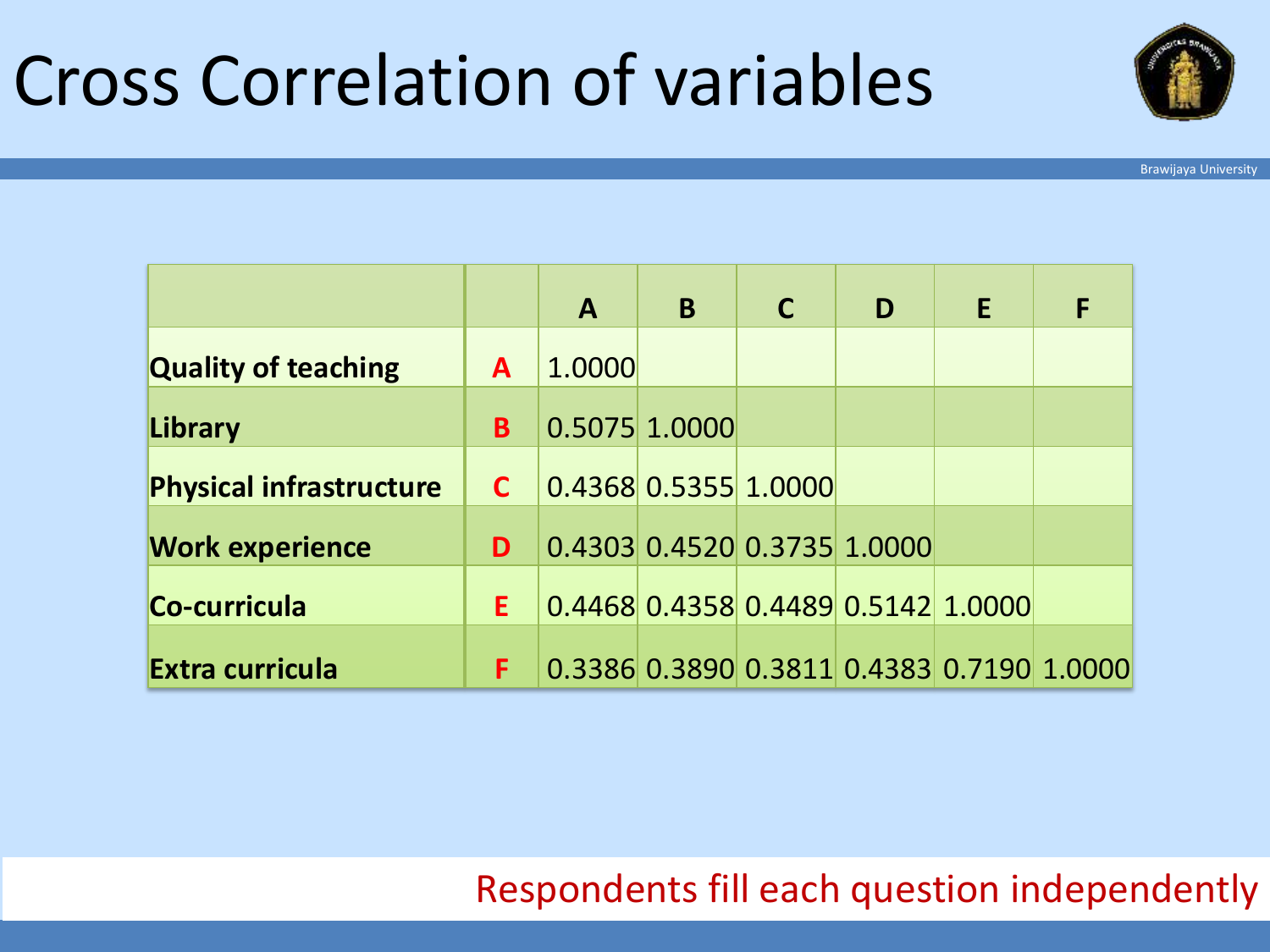# Did they work during their study ?

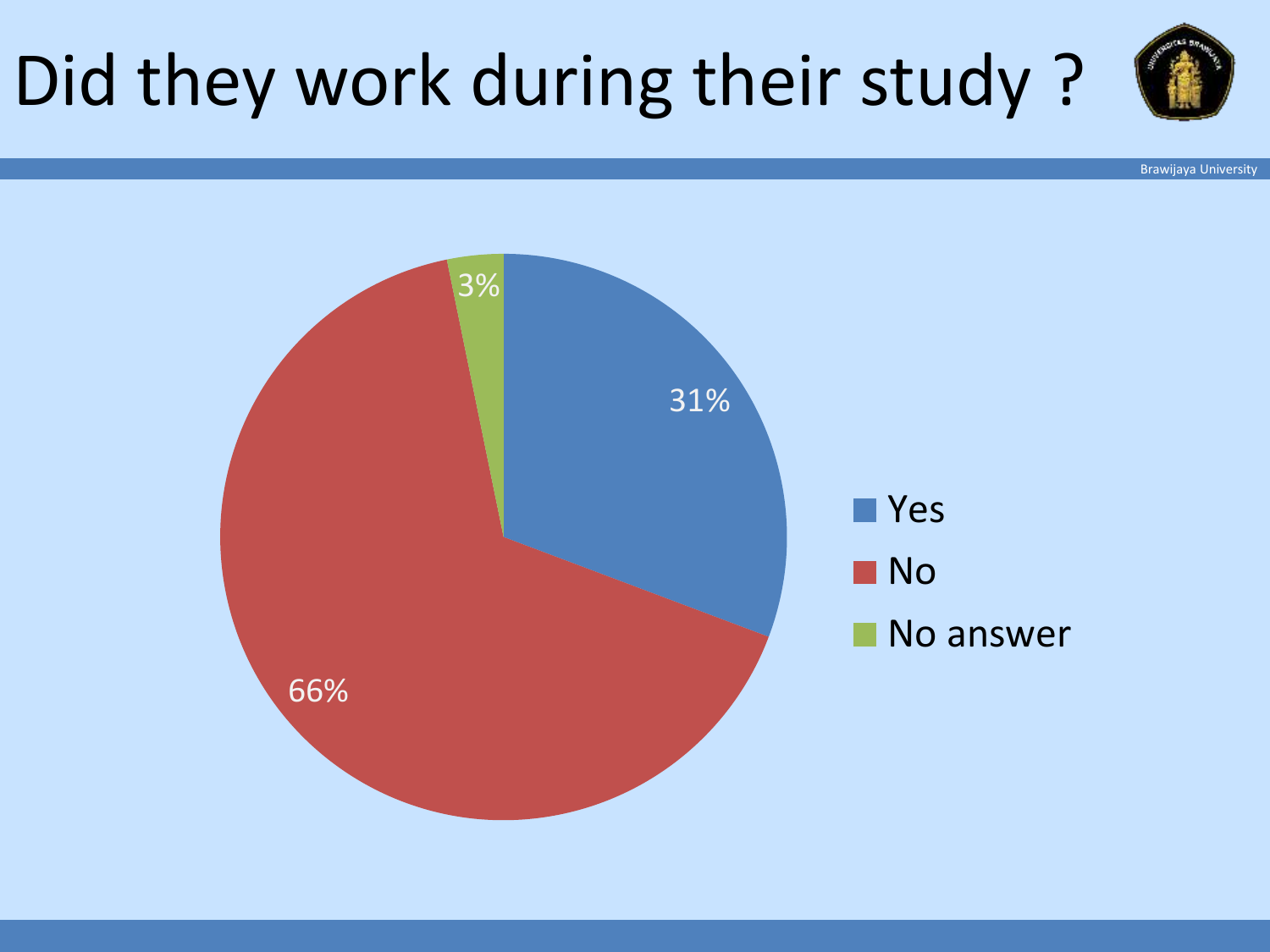### When did they start to get a "permanent job" ?





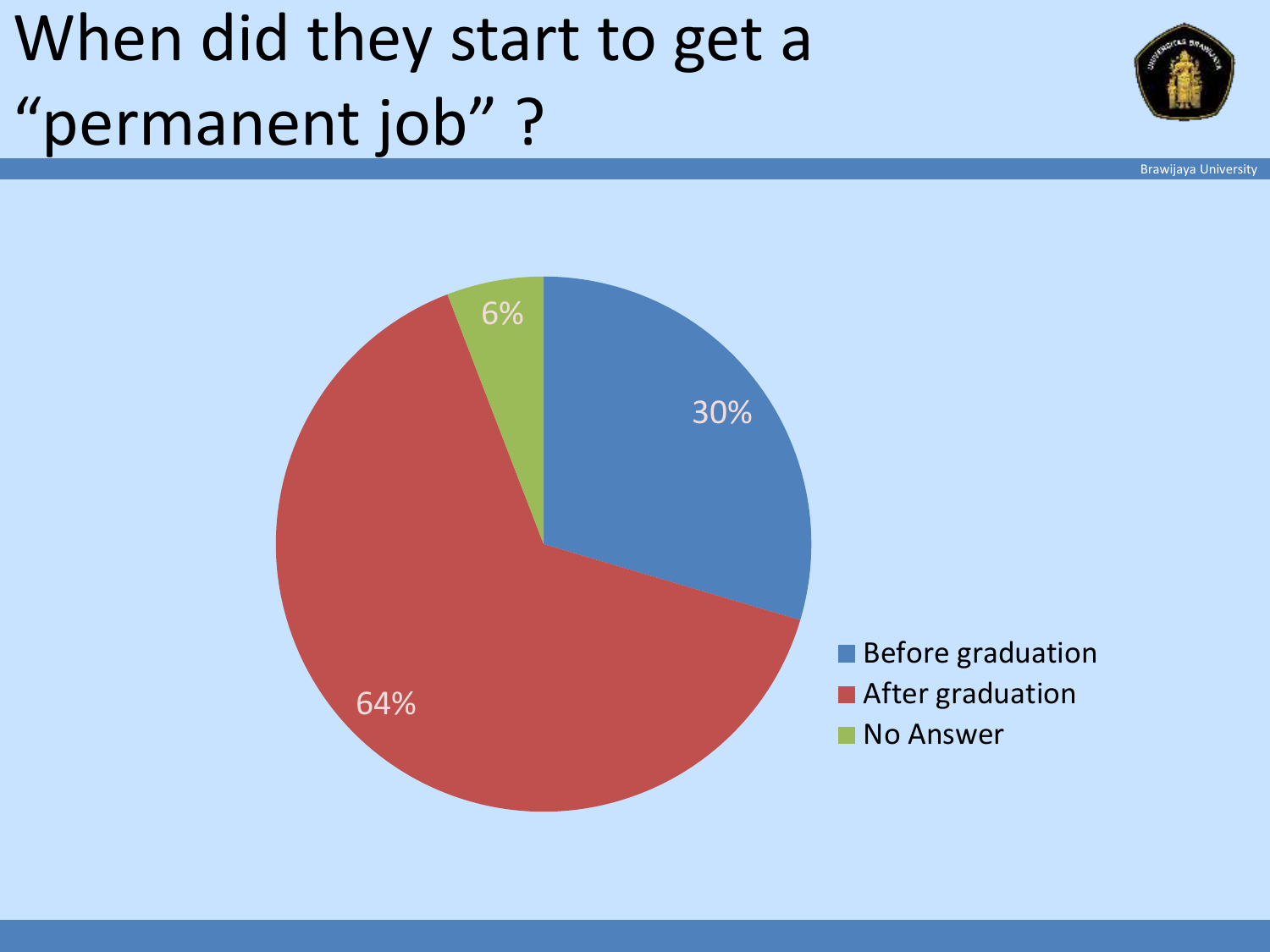## Job Types



Brawijaya University



BUMN: Government Commercial Sector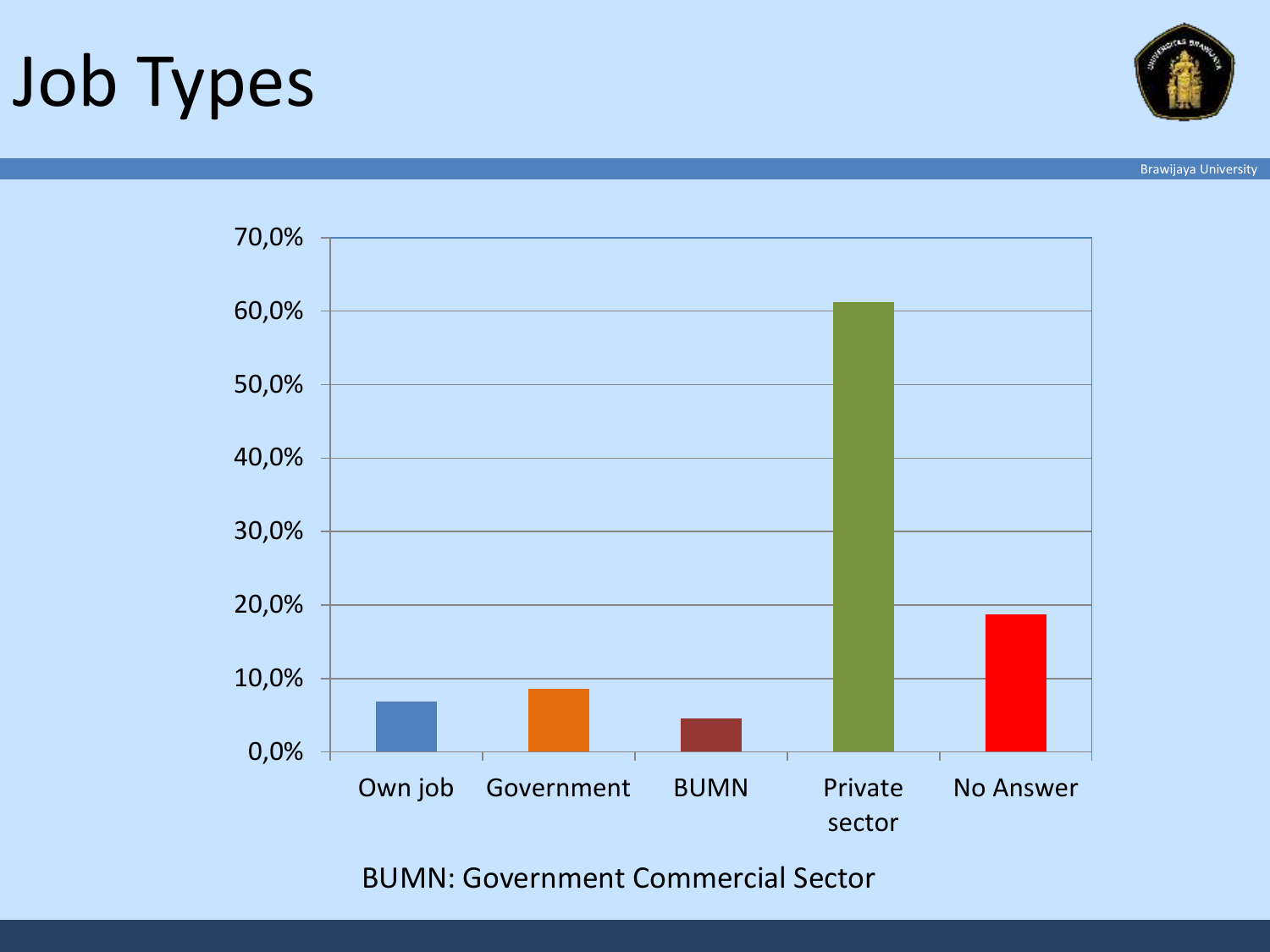### **WHAT IS THE MOST SIGNIFICANT FACTORS AFFECTING ALUMNI CAREER**

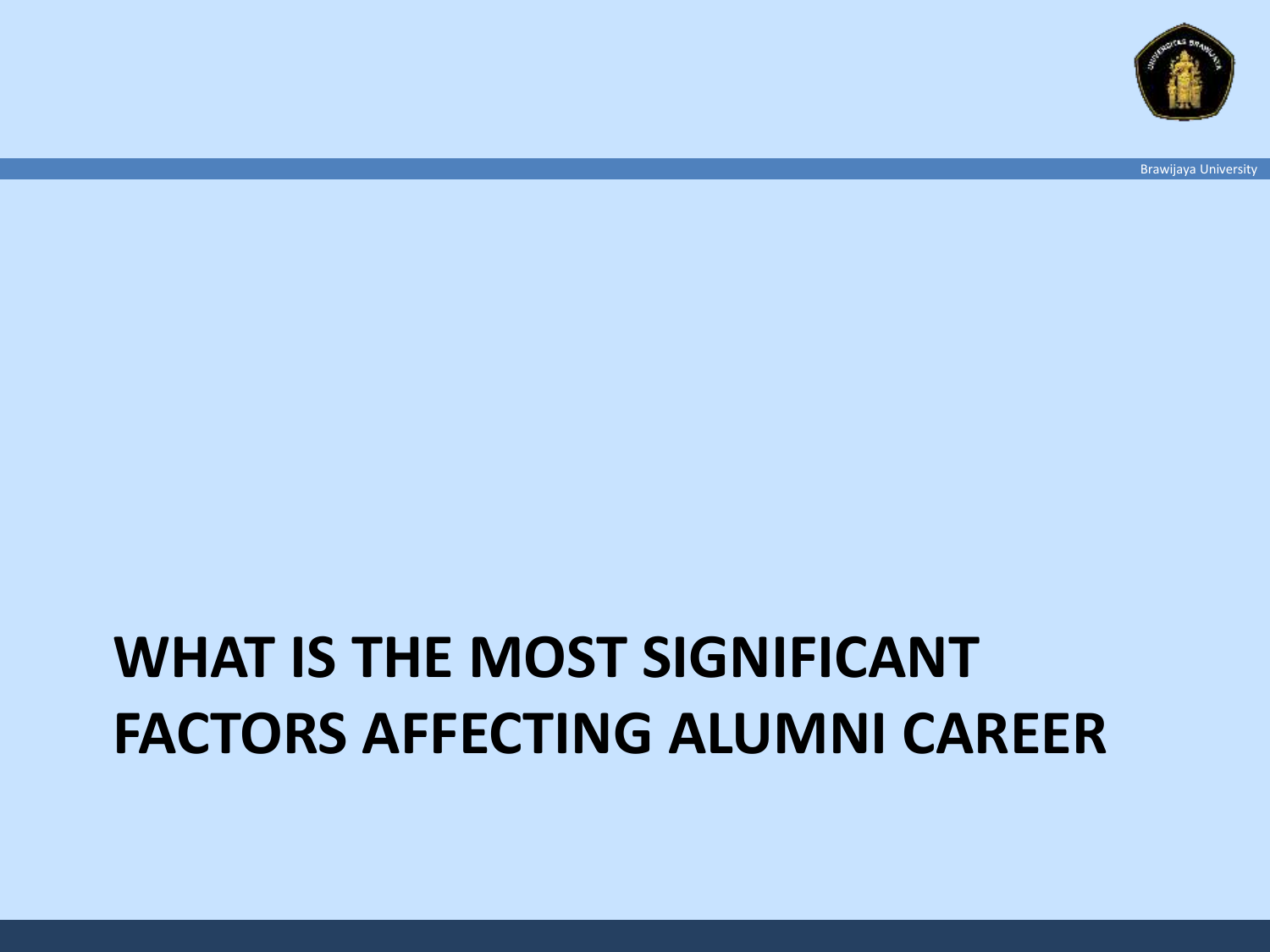## Role of Lecturer on alumni career



Brawijaya University

#### 50,0% 45,0% 40,0% 35,0% 30,0% 25,0% 1 20,0% 15,0% 2 less influence 10,0% 3 slightly influencing 5,0% 0,0% / Lime outrestines 4 influencing Dedication of lecture A lecture expressive Cubaity of reaching 5 very influencing

#### Role of Lecturer is important to support alumni career

- no influence at all
-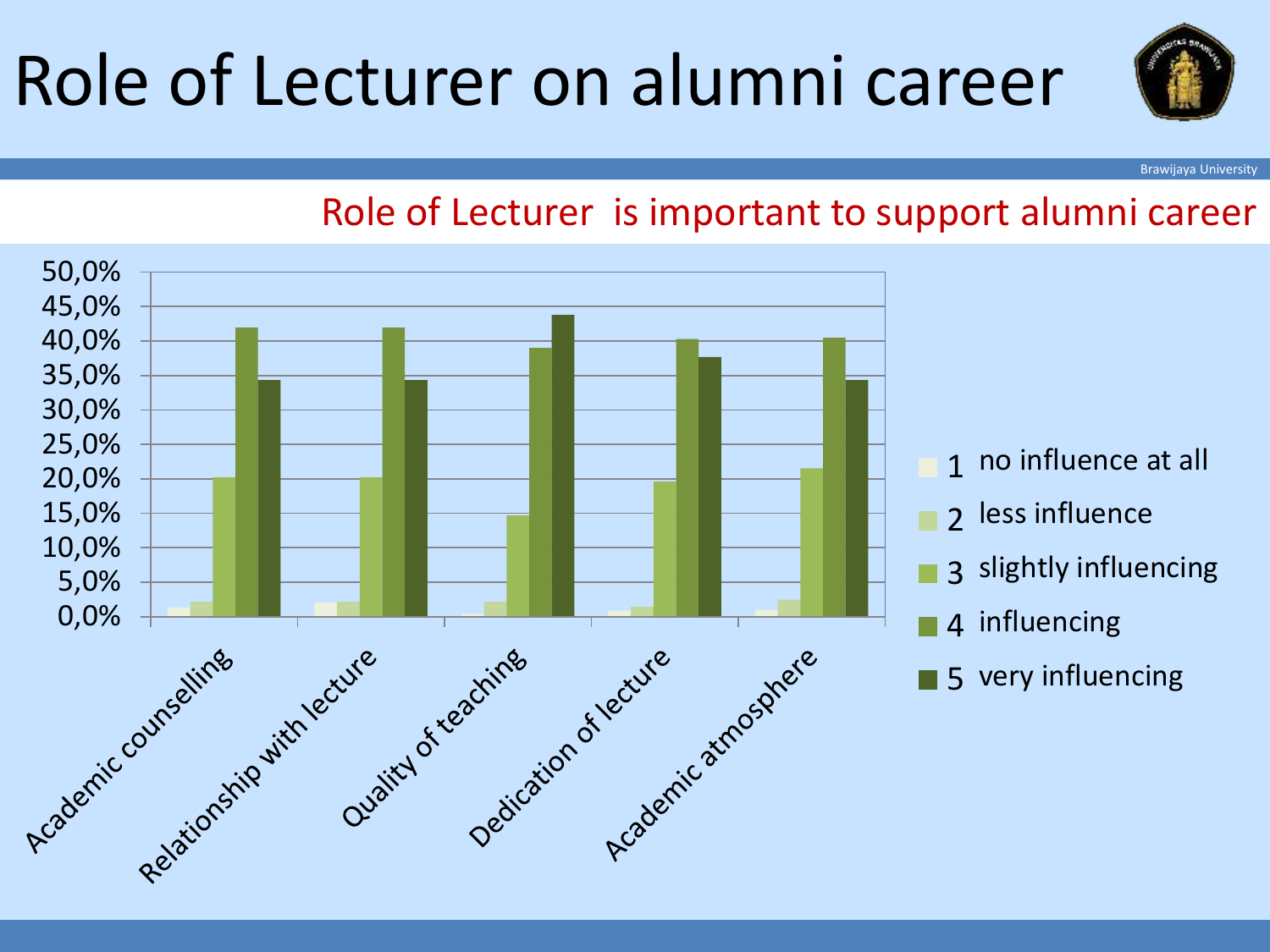## Infrastructure



Brawijaya University

#### Library and laboratory are more importance than other physical infrastructure to supoort alumni career.

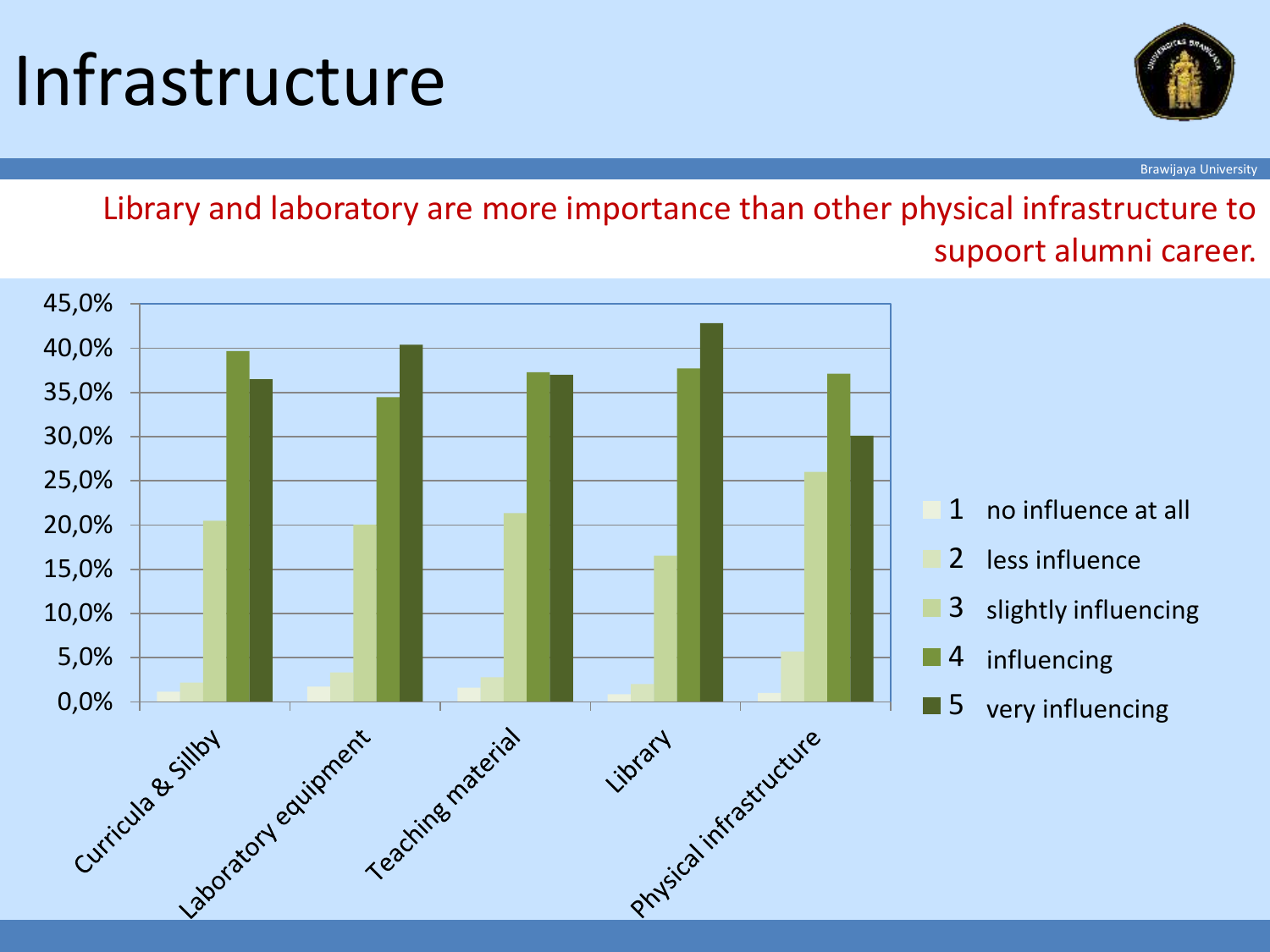### Learning Experience



Brawijaya University

#### Academic competence is important to support alumni career

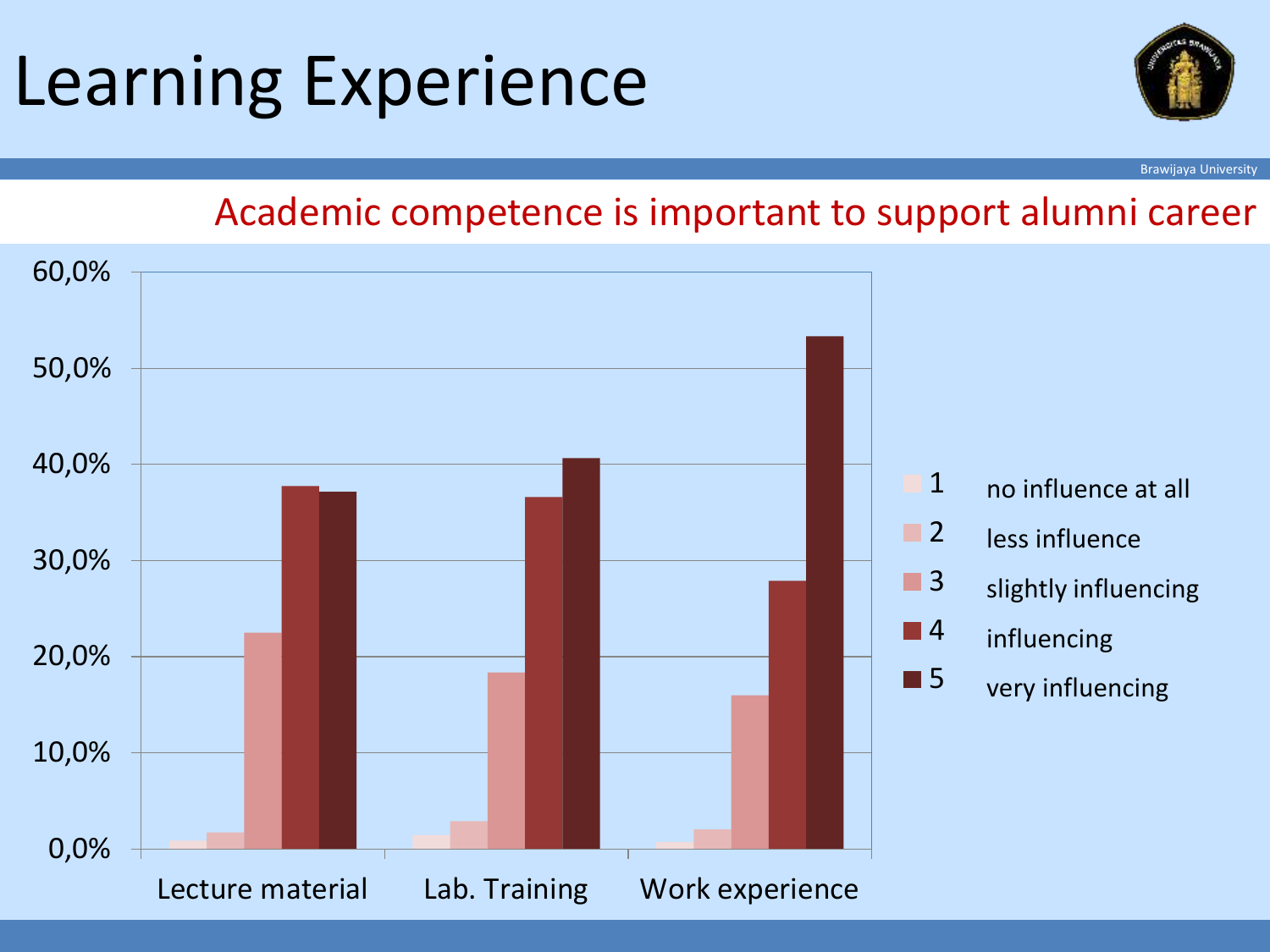### Extra & Co-Curricula



Brawijaya University

### Academic and non- academic activities are important to achieve alumni competence

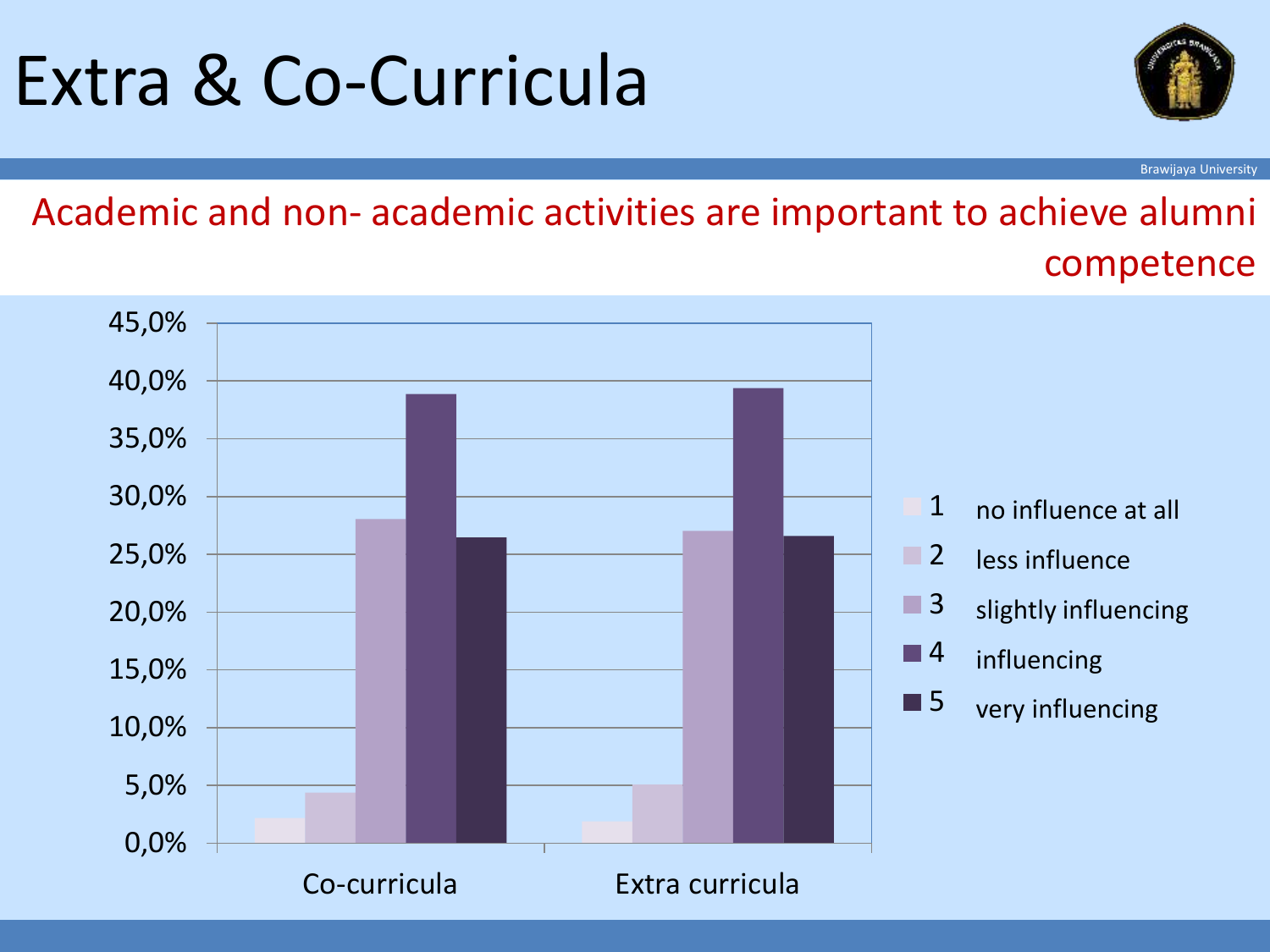## Overall Score (out of 5)



Brawijaya University



Academic activity is regarded more influencing than non-academic activity to support alumni career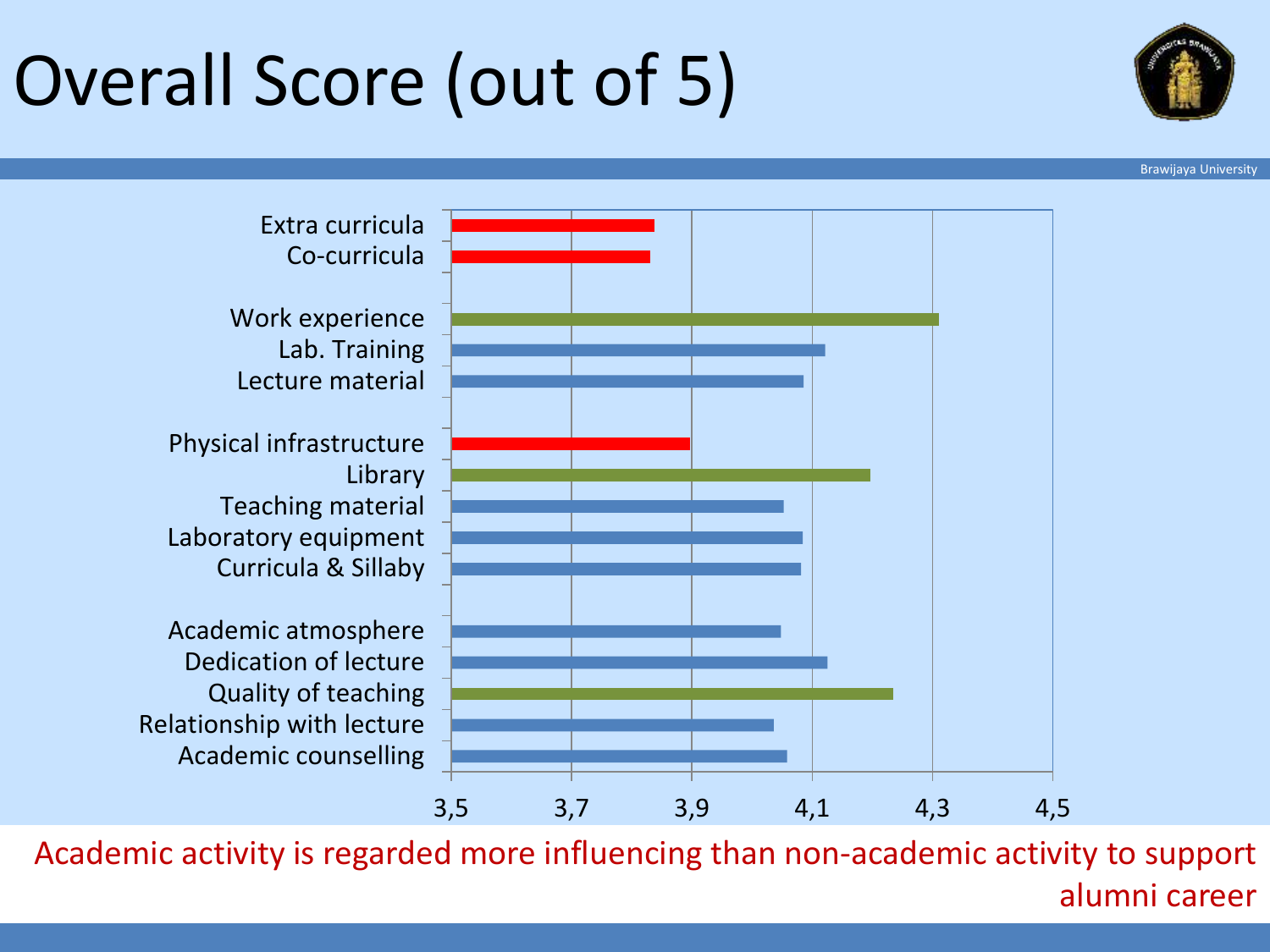### Perception of respondent on teaching quality and its correlation with other variables



Brawijaya University

Relationship with lecture Dedication of lecture Academic atmosphere Curricula & Sillby Laboratory equipment Teaching material Library Physical infrastructure Lecture material Lab. Training Work experience Co-curricula Extra curricula



For the overall score there are strong correlation between academic components with teaching quality to support alumni career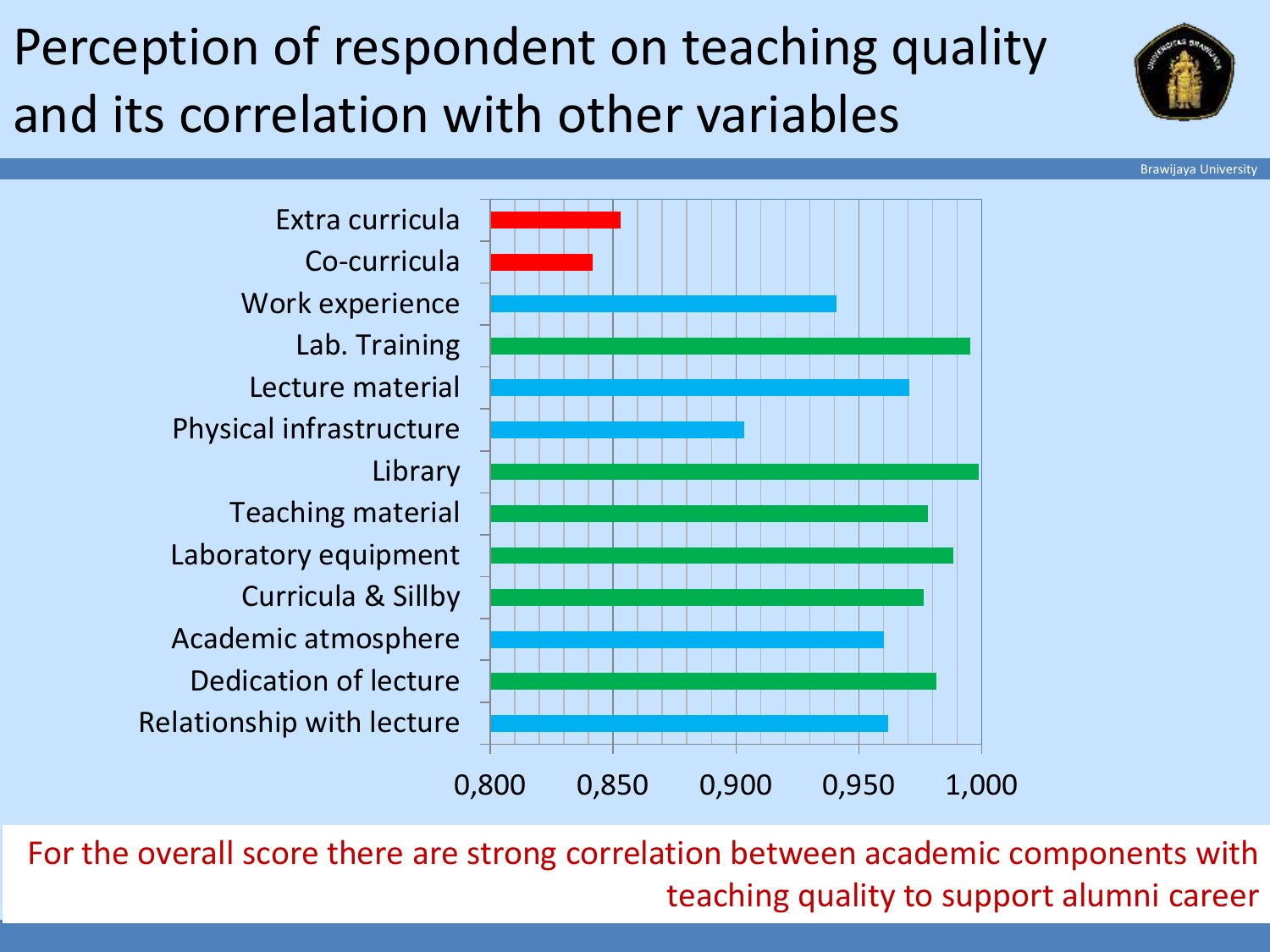### Perception of respondent on work experience and its correlation with other variables



Brawijaya University



Physical infrastructure in campus is least correlated to the work experience to support alumni career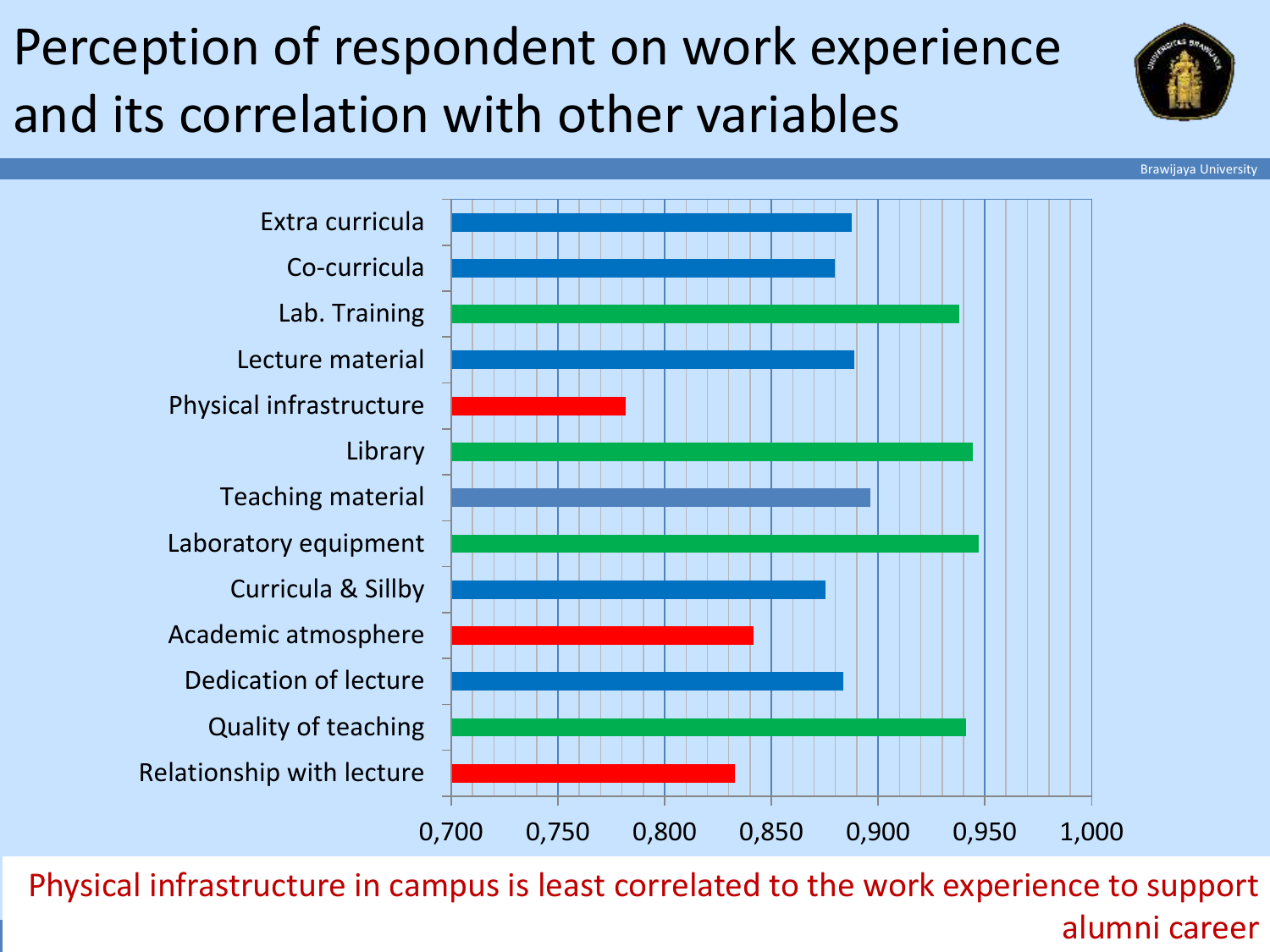### Perception of respondent on extra-curricula and its correlation with other variables



Brawijaya University



0,600 0,650 0,700 0,750 0,800 0,850 0,900 0,950 1,000

Extra-curricula activity is less correlated to the factor (*work experience & quality of teaching*) which mostly support alumni career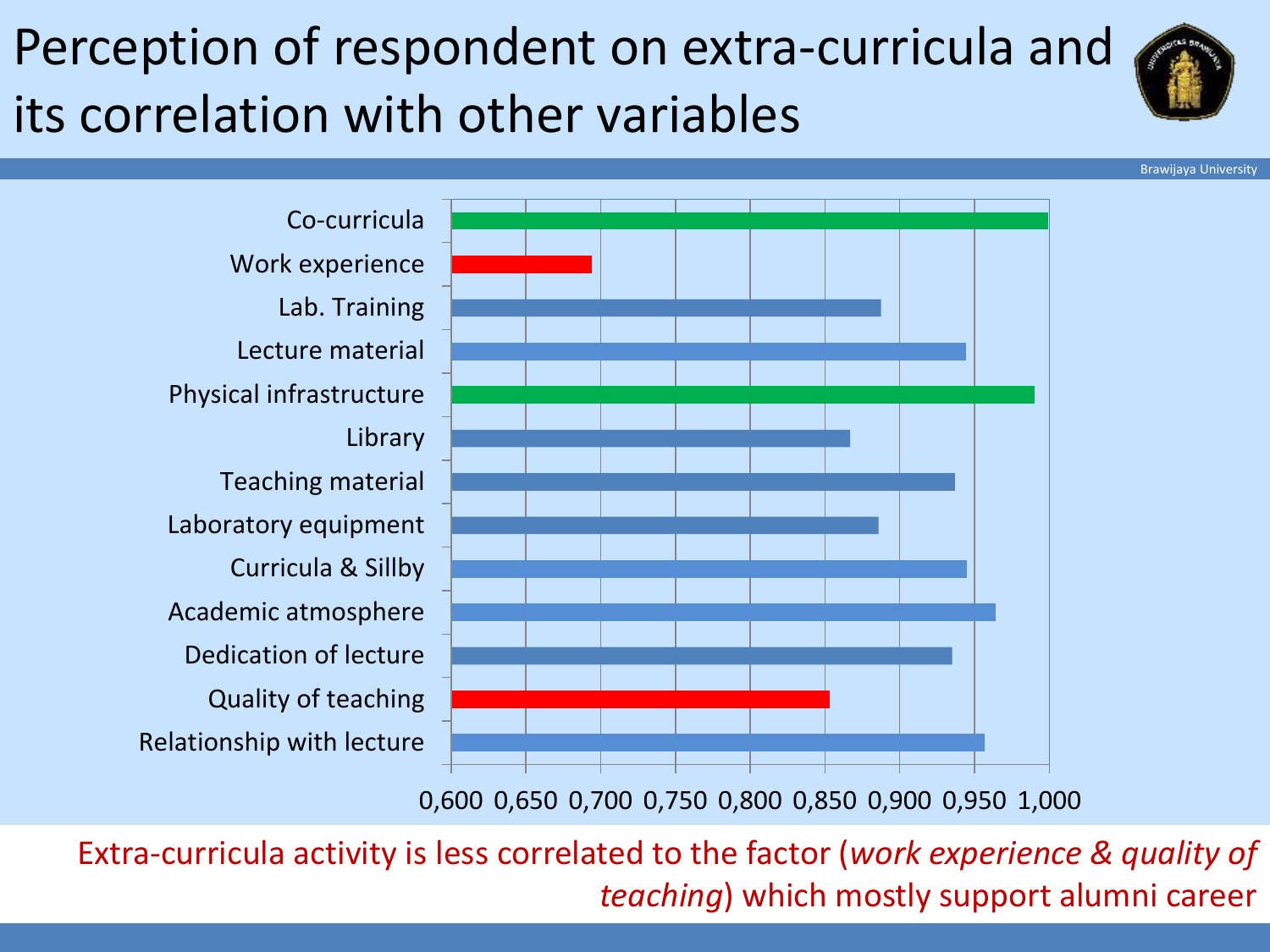### Overall Score Grouped by Alumni Income



There is unequivocal perception on the alumni career regardless of current income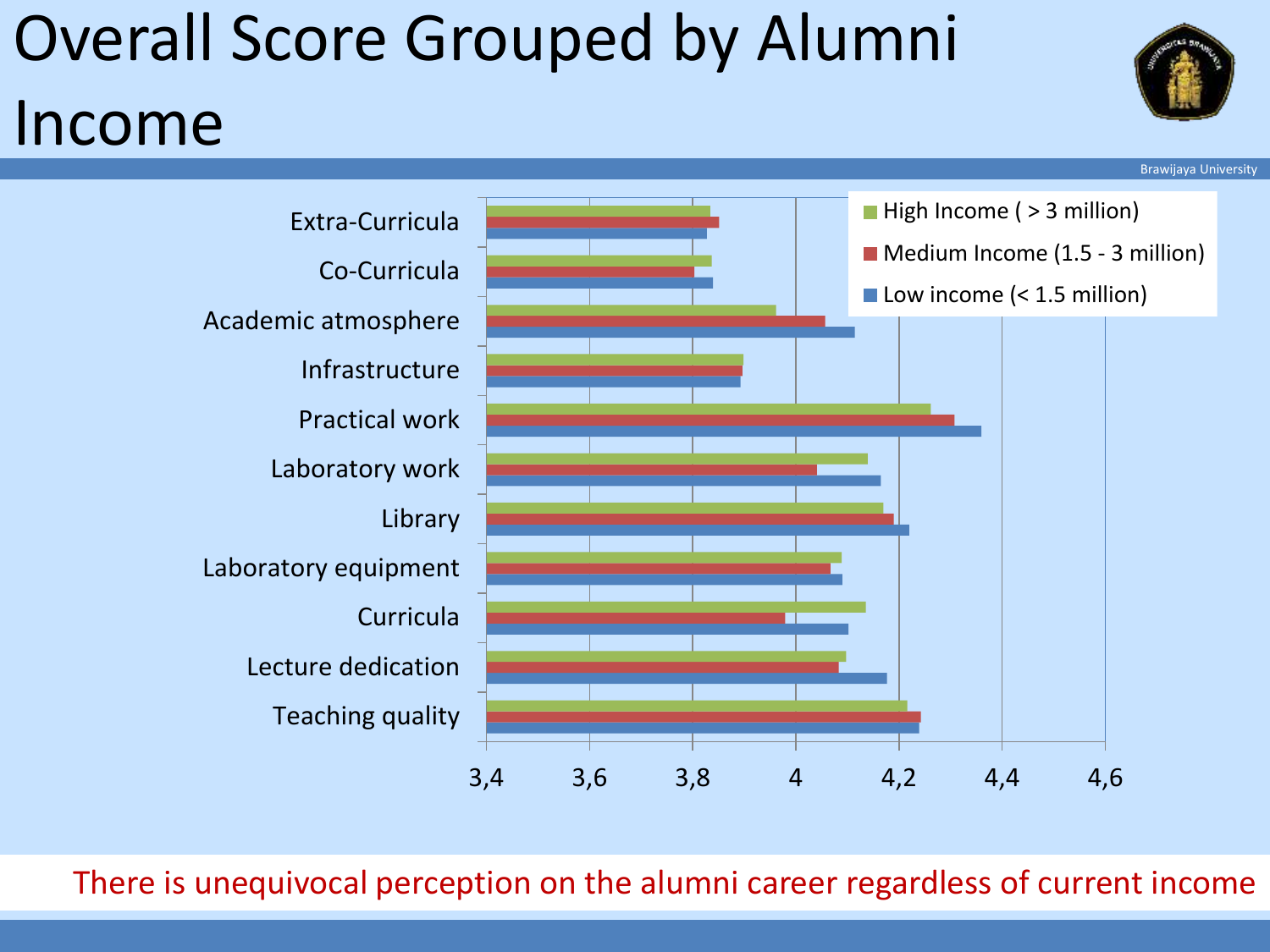## Concluding Remarks



- Most influencing factors to the alumni career are:
	- Work experiences
	- Learning Quality
	- Library & laboratory infrastructures
- There was a strong indication that our current academic activities are regarded by the alumni have been on the right track to support graduate career and this leads to the importance of maintaining such activities.
- Nevertheless, as we have a new IQF's law, reconstruction of learning outcomes and its compliance warrant immediate action to support the alumni career.